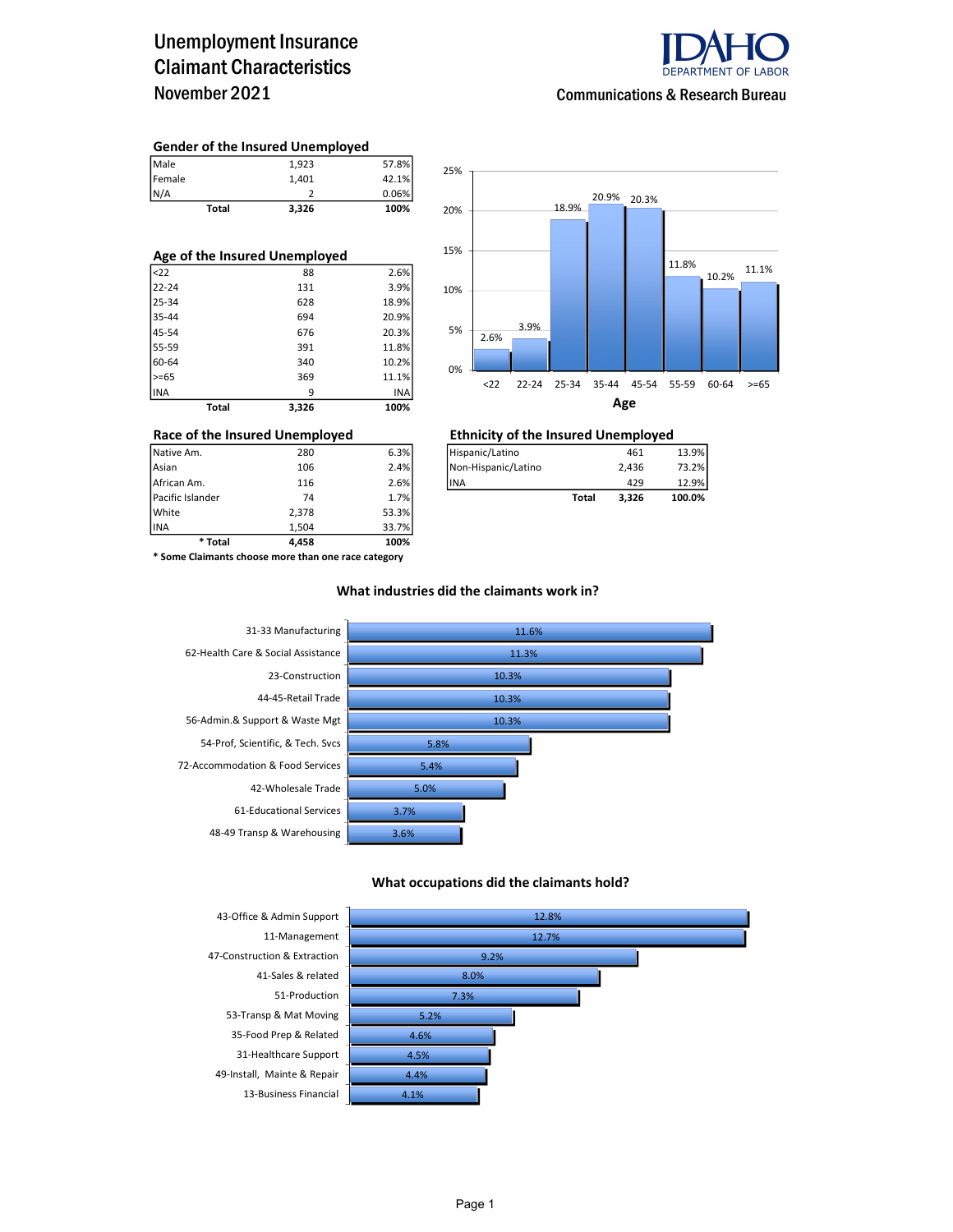# Unemployment Insurance Claimant Characteristics



## November 2021 Communications & Research Bureau

| <b>Demographics</b>                                          | <b>November</b><br>2021 |       | <b>October</b><br>2021 |       | <b>Monthly</b><br><b>Difference</b> | <b>November</b><br>2020 |       | Yearly<br><b>Difference</b> |
|--------------------------------------------------------------|-------------------------|-------|------------------------|-------|-------------------------------------|-------------------------|-------|-----------------------------|
|                                                              |                         |       |                        |       |                                     |                         |       |                             |
| Gender:                                                      |                         |       |                        |       |                                     |                         |       |                             |
| Male                                                         | 1,923                   | 57.8% | 1,344                  | 52.8% | 579                                 | 4,605                   | 53.3% | $-2682$                     |
| Female                                                       | 1,401                   | 42.1% | 1,201                  | 47.2% | 200                                 | 4,032                   | 46.7% | $-2631$                     |
| <b>INA</b>                                                   | $\overline{2}$          | 0.1%  | $\mathbf{0}$           | 0.0%  | $\overline{2}$                      | 6                       | 0.1%  | -4                          |
| <b>Total</b>                                                 | 3,326                   |       | 2,545                  |       | 781                                 | 8,643                   |       | $-5317$                     |
| Race: NOTE: Claimants may choose more than one Race category |                         |       |                        |       |                                     |                         |       |                             |
| Native American                                              | 280                     | N/A   | 193                    | N/A   | 87                                  | 461                     | N/A   | $-181$                      |
| Asian                                                        | 106                     | N/A   | 97                     | N/A   | 9                                   | 243                     | N/A   | $-137$                      |
| African American                                             | 116                     | N/A   | 91                     | N/A   | 25                                  | 247                     | N/A   | $-131$                      |
| Pacific Islander                                             | 74                      | N/A   | 54                     | N/A   | 20                                  | 162                     | N/A   | $-88$                       |
| White                                                        | 2,378                   | N/A   | 1,745                  | N/A   | 633                                 | 6,404                   | N/A   | $-4026$                     |
| <b>INA</b>                                                   | 1,504                   | N/A   | 727                    | N/A   | 777                                 | 2,862                   | N/A   | $-1358$                     |
|                                                              |                         |       |                        |       |                                     |                         |       |                             |
| <b>Ethnicity:</b>                                            |                         |       |                        |       |                                     |                         |       |                             |
| Hispanic/Latino                                              | 461                     | 13.9% | 285                    | 11.2% | 176                                 | 1,096                   | 12.7% | $-635$                      |
| Non-Hispanic/Latino                                          | 2,436                   | 73.2% | 1,936                  | 76.1% | 500                                 | 6,240                   | 72.2% | $-3804$                     |
| <b>INA</b>                                                   | 429                     | 12.9% | 324                    | 12.7% | 105                                 | 1,307                   | 15.1% | $-878$                      |
|                                                              |                         |       |                        |       |                                     |                         |       |                             |
| Age:                                                         |                         |       |                        |       |                                     |                         |       |                             |
| $22$                                                         | 88                      | 2.6%  | 51                     | 2.0%  | 37                                  | 350                     | 4.0%  | $-262$                      |
| 22-24                                                        | 131                     | 3.9%  | 93                     | 3.7%  | 38                                  | 438                     | 5.1%  | $-307$                      |
| 25-34                                                        | 628                     | 18.9% | 485                    | 19.1% | 143                                 | 1,690                   | 19.6% | $-1062$                     |
| 35-44                                                        | 694                     | 20.9% | 538                    | 21.1% | 156                                 | 1,716                   | 19.9% | $-1022$                     |
| 45-54                                                        | 676                     | 20.3% | 539                    | 21.2% | 137                                 | 1,718                   | 19.9% | $-1042$                     |
| 55-59                                                        | 391                     | 11.8% | 300                    | 11.8% | 91                                  | 900                     | 10.4% | $-509$                      |
| 60-64                                                        | 340                     | 10.2% | 242                    | 9.5%  | 98                                  | 746                     | 8.6%  | $-406$                      |
| >=65                                                         | 369                     | 11.1% | 292                    | 11.5% | 77                                  | 1,067                   | 12.3% | $-698$                      |
| <b>Total</b>                                                 | 3,317                   |       | 2,540                  |       | 777                                 | 8,625                   |       | $-5308$                     |